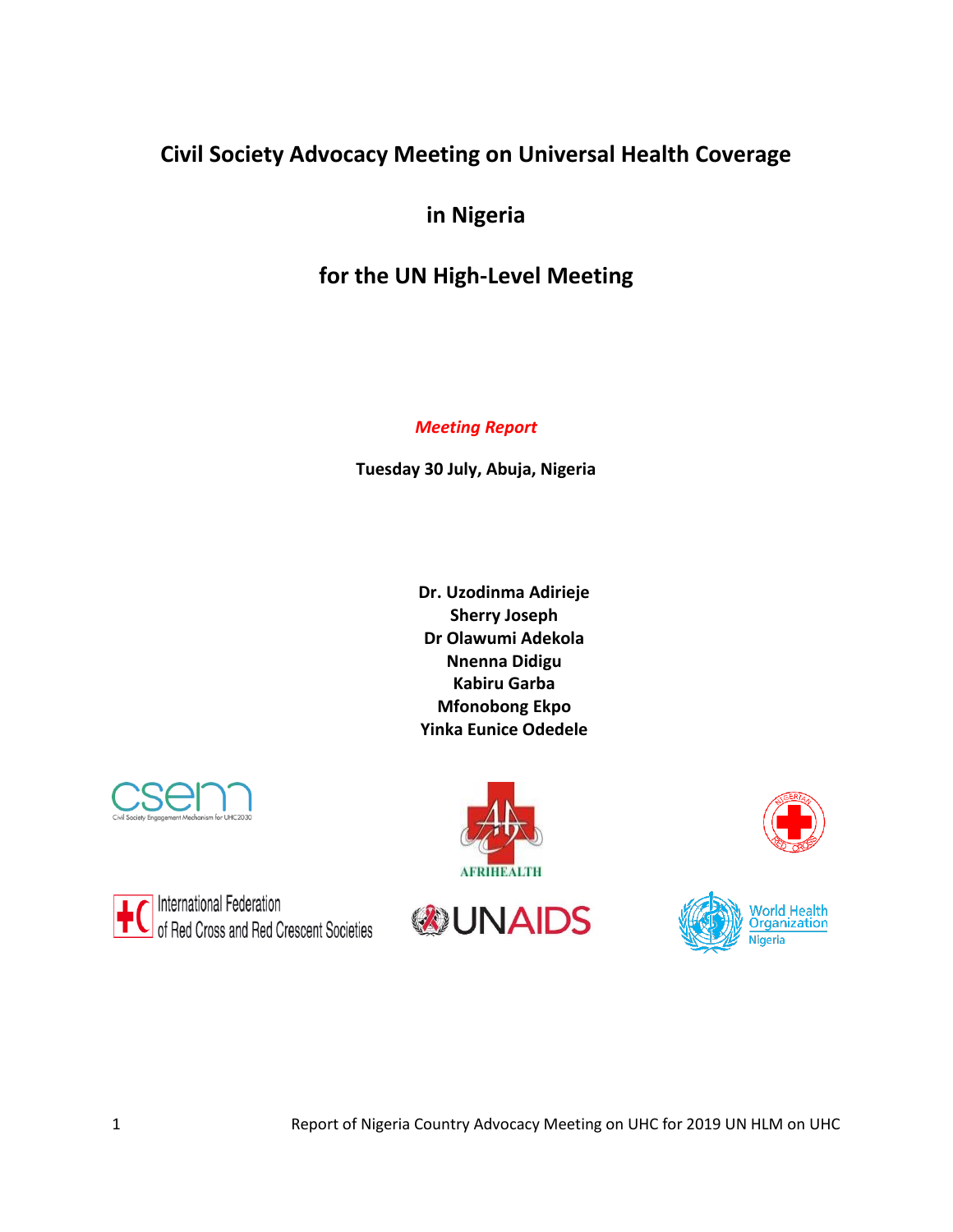## **Civil Society Advocacy Meeting on Universal Health Coverage in Nigeria for the UN High-Level Meeting**

**UN House, Abuja, Nigeria Tuesday 31st July 2019**



**Adirieje** of NUHCAG/AFRIHEALTH (3rd, in white), **Dr. Clement Peter** of the WHO (4th), *Mr.* **A. B. Sa'adu** rep. of Permanent Secretary MBNP (5<sup>th</sup>), **Gabriel Undelikwo** of UNAIDS (8<sup>th</sup>); and other participants at the Country Advocacy Meeting

#### *INTRODUCTION:*

Universal Health Coverage (UHC) is a global priority, important to the achievement of Sustainable Development Goals (SDGs), especially in low-and-middle income countries. There is a global commitment to achieve UHC. When all 193 Member States of the United Nations (UN) agreed on the SDGs in New York in 2015, they set out an ambitious agenda for a safer, fairer and healthier world by 2030. The goals include a broad array of targets across different sectors. The target to achieve UHC is a beacon of hope for a healthier world. The UN High-Level Meeting (UN HLM) on Universal Health Coverage will take place on 23 September 2019 during the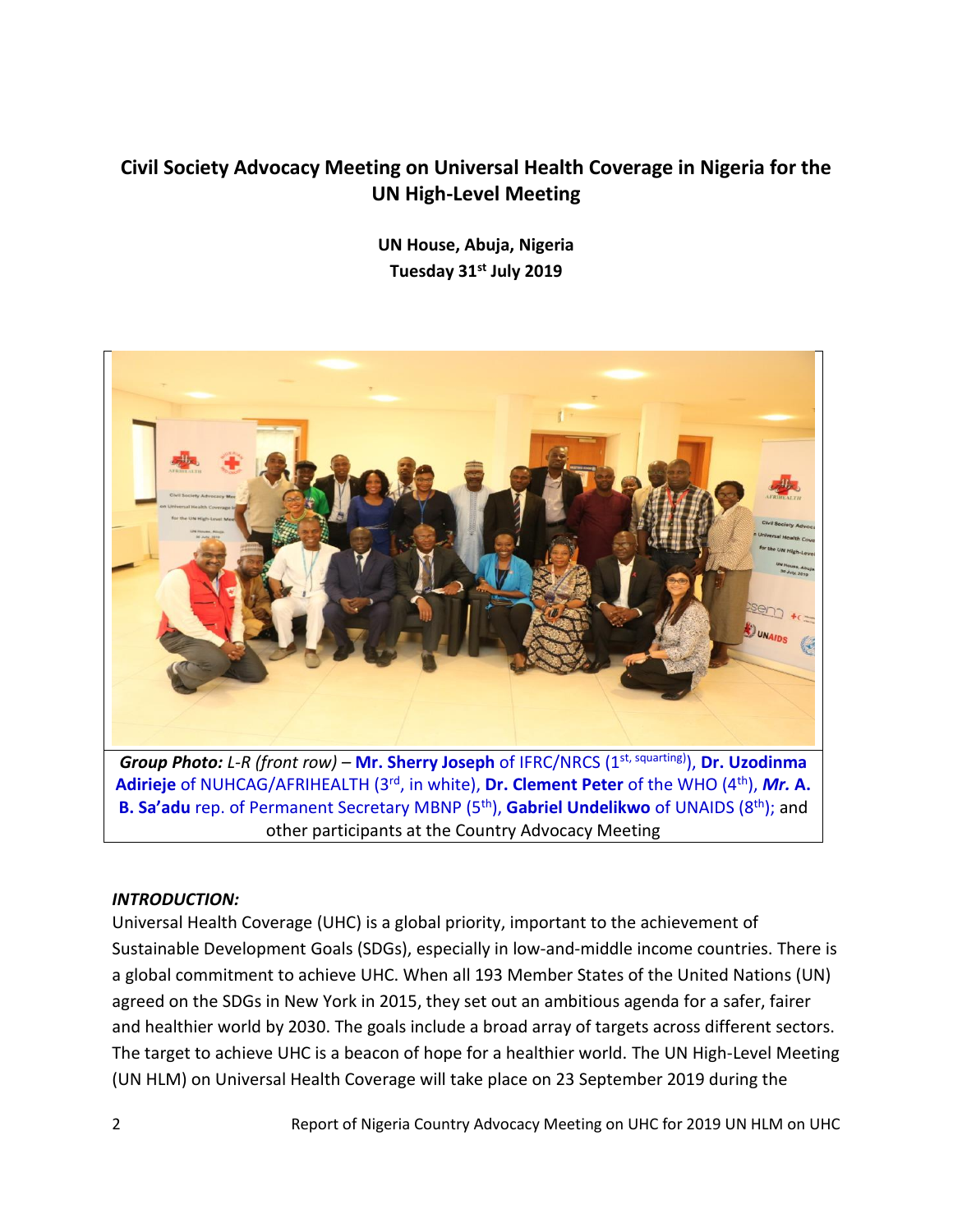United Nations General Assembly (UNGA) high-level week. This is a great opportunity for all universal health coverage (UHC) champions and advocates to make your voice heard and help mobilise high-level political attention globally and in your countries. The theme of the HLM-UHC is 'Universal Health Coverage: Moving Together to Build a Healthier World.' This UN HLM will be the last chance before 2023, the mid-point of the SDGs, to mobilise the highest political support to package the entire health agenda under the umbrella of UHC and sustain health investments in a harmonised manner. To do this, it is critical to identify how the political declaration on UHC can add value to these efforts and set milestones towards achieving UHC by 2030.

UHC is defined as ensuring all people have access to the needed key promotive, preventive, curative and rehabilitative health services of good quality at an affordable cost without the risk of financial hardship linked to paying for healthcare services. According to World Health Organization (WHO), at least half of the world's population do not have full coverage of essential healthcare services. Furthermore, about 100 million of the world's population is still being pushed into extreme poverty (defined as living on 1.90 USD or less a day) because they have to pay for healthcare services. About 12% of the world's population (Over 800 million people) spends at least 10% of their household budget on healthcare services, which is capable of pushing them into poverty.

The demand for this meeting was raised by Nigerian UHC Advocacy Group (NUHCAG), a coaliation of civil society organisations in Nigeria. Technical facilitation and coordination of NUHCAG was provided by Afrihealth Optonet Association [NGO/CSOs Network]. NUHCAG made their request to the Civil Society Engagement Mechanism (CSEM) of UNHC2030, and International Federation of Red Cross Red Crescent Society (IFRC) followed up on their request. The West Africa Cluster office of IFRC coordinated with UNAIDS office in Nigeria and agreed to cohost the event along with WHO Afrihealth and Nigerian Red Cross Society.

*PURPOSE:* The purpose of the Country Advocacy Meeting in Nigeria is to create a space for civil society and stakeholders to discuss domestic priorities for UHC and how to leverage the HLM on UHC to address key challenges in ensuring that we 'leave no one behind' in Nigeria.

### *OBJECTIVES:*

- 1. To provide information about UHC, UNGA and HLM on UHC with an emphasis on its importance at the country level.
- 2. To present UHC2030 Key "Asks" and CSEM Priority Actions.
- 3. To discuss the key gaps and priorities to 'leave no one behind'.
- 4. To explore priority issues and actions for UHC, building on community-led evidence.
- 5. To provide civil society with a national level platform to advocate for an effective UN HLM that results in ambitious national commitments to advance UHC.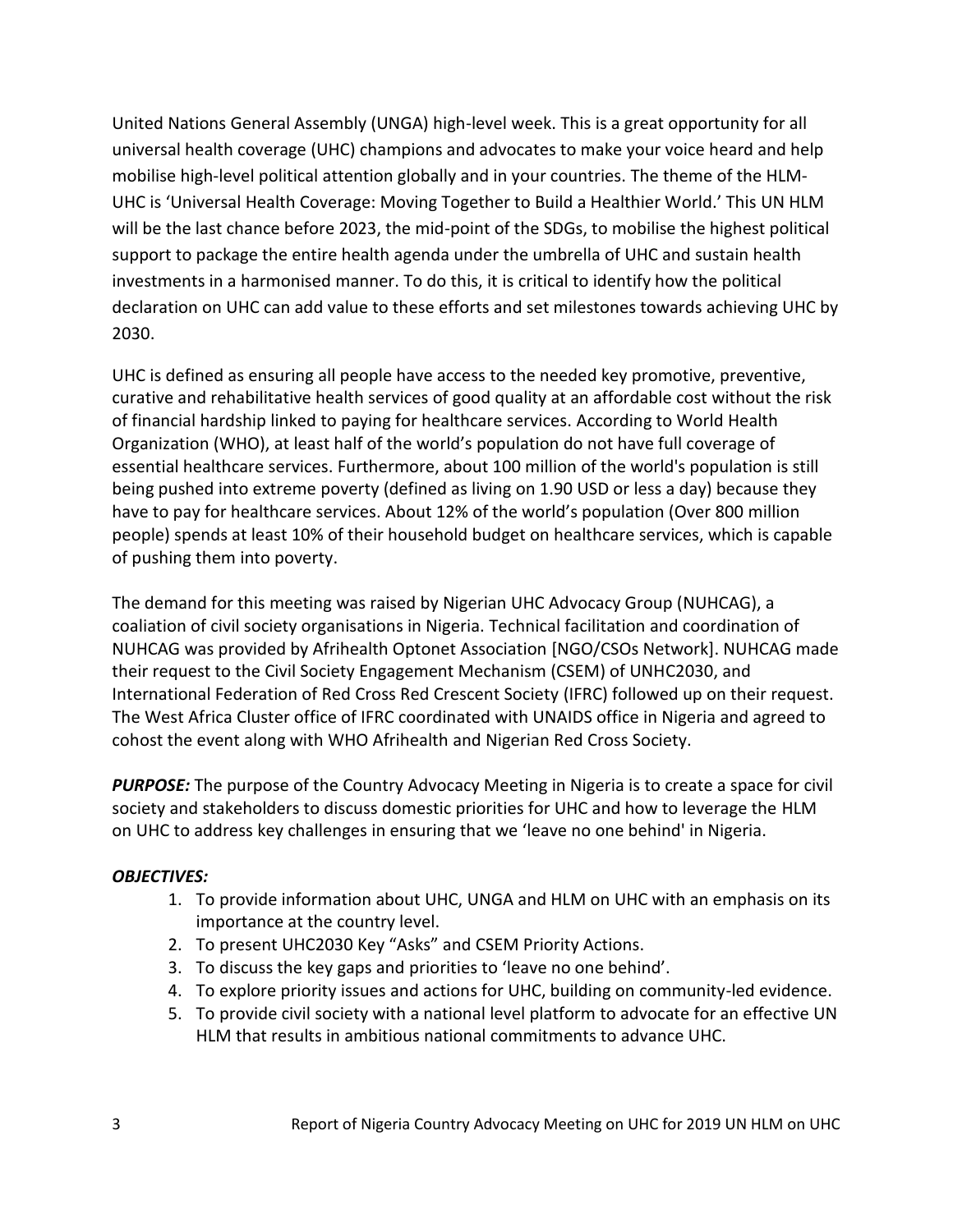- 6. To mobilize political leadership for high-level government representation and concrete commitments at the HLM, and influence the overall outcome of the UN HLM on UHC; and
- 7. To improve awareness of the Health civil society on the HLM, UHC2030 and CSEM for improved UHC policy development and implementation including accountability mechanisms.

### *JUSTIFICATION:*

Nigeria's health indices still remain unbelievably poor and frightening over the years with antenatal coverage below 65%, skilled birth attendant below 42% and poor service delivery at our Primary Health Care (PHC) facilities. Impoverishing out-of-pocket expenses by households remains the major source of health expenditure, rising from 64.6% in 2003 to 76% in 2017, as a percentage of Total Health Expenditure (THE). Since the National Health Insurance Scheme was set up in 2005, less than 5% of the population has been covered by any form of health insurance. Nigeria still lags behind in ensuring health equity.

In consideration of all the above indices there is a need to institutionalize UHC as an intrinsic agenda towards the achievement of SDG3 that relates to good health and wellbeing. The country advocacy meeting becomes an imperative, justifiable and urgent action.

### *DETAILS OF DELIBERATIONS:*

- 1. **Registration** of all the participants. There was a total of 34 participants- 26 participants were from the civil society, 5 from the UN (WHO and UNAIDS) and 3 from the Government (Ministry of Budgeting and National Planning and State Malaria Control Program).
- 2. **Introductory presentation** on objectives and expected outcomes by Dr. Uzodinma Adirieje, National Coordinator, NUHCAG.
- 3. **Goodwill Messages by**:
- **Ministry of Budget & National Planning (Federal Government of Nigeria):** The Permanent Secretary, Ministry of Budget and National Planning (MBNP) **Mr. Ernest A. Umakhikhe** – represented by the Director, Social Development, Ministry of Budget and National Planning (MBNP) **Mr. A. B. Sa'adu**; presented a goodwill message on behalf of the Government of Nigeria. He appreciated NUHCAG, IFRC, WHO, UNAIDS and AFRIHEALTH for their efforts in bringing together this group to discuss. He referred to CSO involvement as a paradigm shift in health care access in Nigeria and assured of government support to achieving UHC. *"As a government, collectively we commit to ensure everyone in Nigeria has access to health care",* emphasised **Mr. A. B. Sa'adu,** Director, Social Development, MBNP
- **WHO country representative:**

**Dr. Clement Peter**, the acting WHO Representative, Nigeria, thanked all those involved in organizing the Civil Society Advocacy meeting. He emphasized that access to quality healthcare is a right of the citizens, and the government is responsible to provide care. The government cannot do it alone; there is a need for CSOs to make government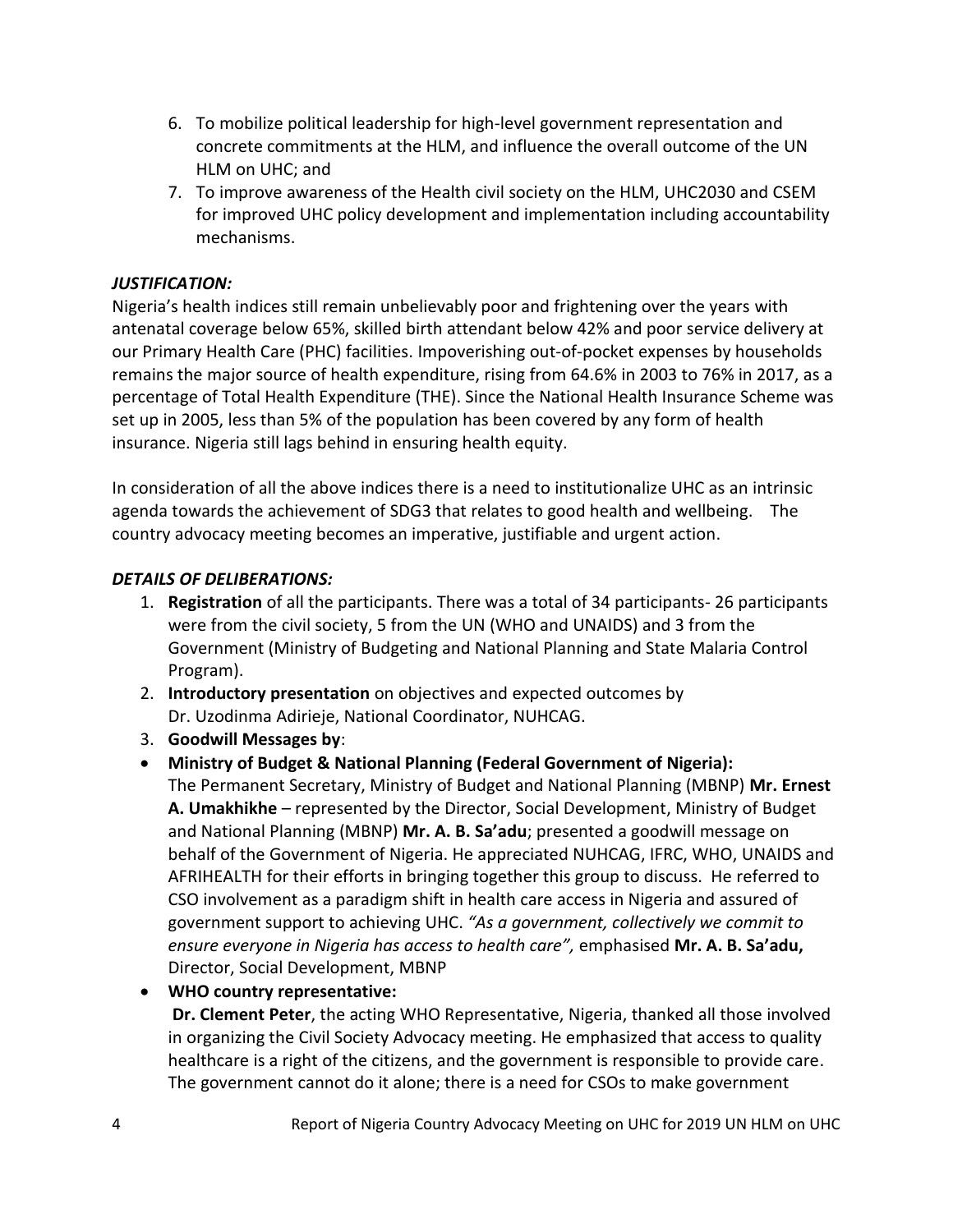accountable. *"We cannot achieve UHC if everyone in the family cannot access health care services." Dr Peter stressed.*

## **Afrihealth Optonet Association:**

*"The efforts to achieve UHC should prioritise reviving and strengthening public health systems to provide health services to all who need them and protect populations from impoverishing health care costs"* **Dr Uzodinma Adirieje,** National Coordinator, NUHCAG; and CEO/National Coordinator, Afrihealth Optonet Association (CSOs Network)

**NRCS:**

*"Universal health coverage cannot be achieved and sustained without increasing the awareness of the general public, especially, with the heightened security situation in certain part of the country."* **Dr. Ibrahim Juma Ibrahim,** Head of Health, Nigeria Red Cross Society national hq.

- 4 **Presentation by Mr. Sherry Joseph** of IFRC about Mission, Objectives and Activities of **UHC2030 and CSEM**.
- 5 **Presentation by Dr Moses Ongom** of WHO on UNGA, HLM on UHC, implication of CAM, role of CSOs and country data on UHC.
- 6 **Comments, Questions and Answer Session**: Participants contributed to the subjects/ discussions and also sought/received clarifications from the presenters - Dr. Adirieje, Mr. Sherry and Dr. Moses
- 7 **The six key 'Asks'** for HLM on UHC were adopted after exhaustive deliberation anchored by **Hauwa Abbas** and **Yetunde Orungbamade.**
- **8** Participants broke into 5 groups to provide answers to a particular section of the **National UHC questionnaires and additional questions.**
- 9 **Brain Storming session:** Anchored by **Mrs Lizzy Igbine** and **Loretta Ahuokpeme**. Participants discussed how to use UHC2030 and CSEM to advocate to the government and other stakeholders in Nigeria.
- 10 **Resolutions, Prayers and Commitments by the CAM**:

The civil society at this session:

- i. Resolved to, and respectfully request **His Excellency President Muhammadu Buhari,** GCFR to personally attend the UN HLM on UHC to be held in New York on 23rd September 2019 and personally present Nigeria's commitments to UHC2030;
- ii. Adopted the global UHC2030 'Key Asks' adopted by the UN; AND hereby request the Federal Government of Nigeria to:
	- a) Ensure political leadership beyond health by commuting to achieve UHC for healthy lives and wellbeing for all ages as a social contract;
	- b) Leave no one behind by providing equitable access to quality healthcare service to all people in Nigeria, with financial protection;
	- c) Increase public financing for health to provide the necessary financial protection that supports healthcare-seeking behaviours;
	- d) Improve involvement of CSOs and citizens, transparency and accountability at all levels by establishing multi-stakeholders mechanisms for engaging the whole of society for a healthier world; and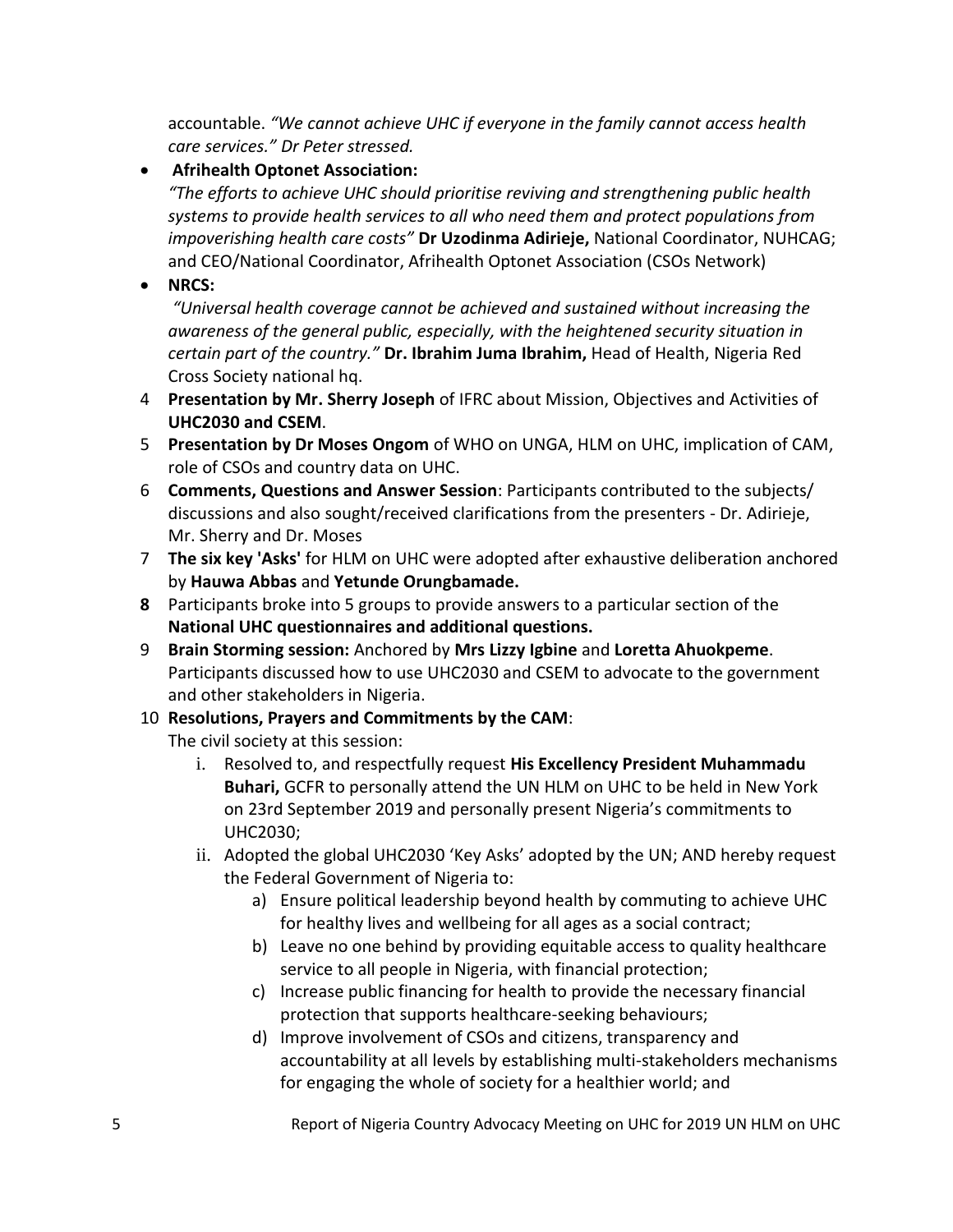- e) Invest heavily and continuously in Health workers, including community health workers.
- ii.
- iii. The NUHCAG and Nigeria Civil society commit to collaborate with Government in achieving actions, transparency and accountability towards achieving UNC2030; and to:
	- a) Hold regular periodic national and subnational UHC stakeholder consultations/ meetings;
	- b) Organize and facilitate/support periodic expanded stakeholders reviews of Nigeria's UHC achievements and challenges; and
	- c) Collectively continue to strategise towards achieving the 2030 targets for UHC in Nigeria.

Closing remarks were given by **Dr. Ibrahim Juma** and **Dr. Uzodinma Adirieje** on behalf of the NRCS and AFRIHEALTH respectively, while **Mr. Ahmad Rufai Abubakar** gave the vote of thanks on behalf of NUHCAG.

## *IMPLEMENTATION PLAN/METHODOLOGY:*

NUHCAG shall identify key UHC stakeholders in Nigeria and synergise with them using advocacy, mobilization,, partnerships/collaborations, evidence-generation, capacity development and monitoring; in order to achieve the objects and targets of UHC2030 in Nigeria.

## *OUTCOMES OF THE MEETING:*

- 1. Completed country level UHC needs assessment (Questionnaire)
- 2. Articulated UHC2030 'Key Asks' for Nigeria was prepared for presentation to the CSEM Secretariat;
- 3. CS and stakeholders understood the CSEM Priority Action;
- 4. Official CS UHC commitment recommendations for government were agreed upon;
- 5. Participants committed themselves to continuous dialogue with, and support civil society national consultations on 'Achieving the UHC' in Nigeria within the next 12 months and on annual basis towards 2030;
- 6. CSOs were sensitized about their roles in the forthcoming UN HLM on UHC and achievement of the objects of UHC2030;
- 7. Civil Society unanimously agreed to work with the Federal Government and Stakeholders to achieve the objects of UNC in Nigeria;
- 8. Nigerian Government assure of its commitment to support the civil society advocacy meeting and achievement of UHC2030 targets in Nigeria;
- 9. It's agreed that civil society/NUHCAG representatives should be included in Governments' official delegations to the HLM; and
- 10. Official CS UHC commitment recommendations for government.

## *ACHIEVEMENTS:*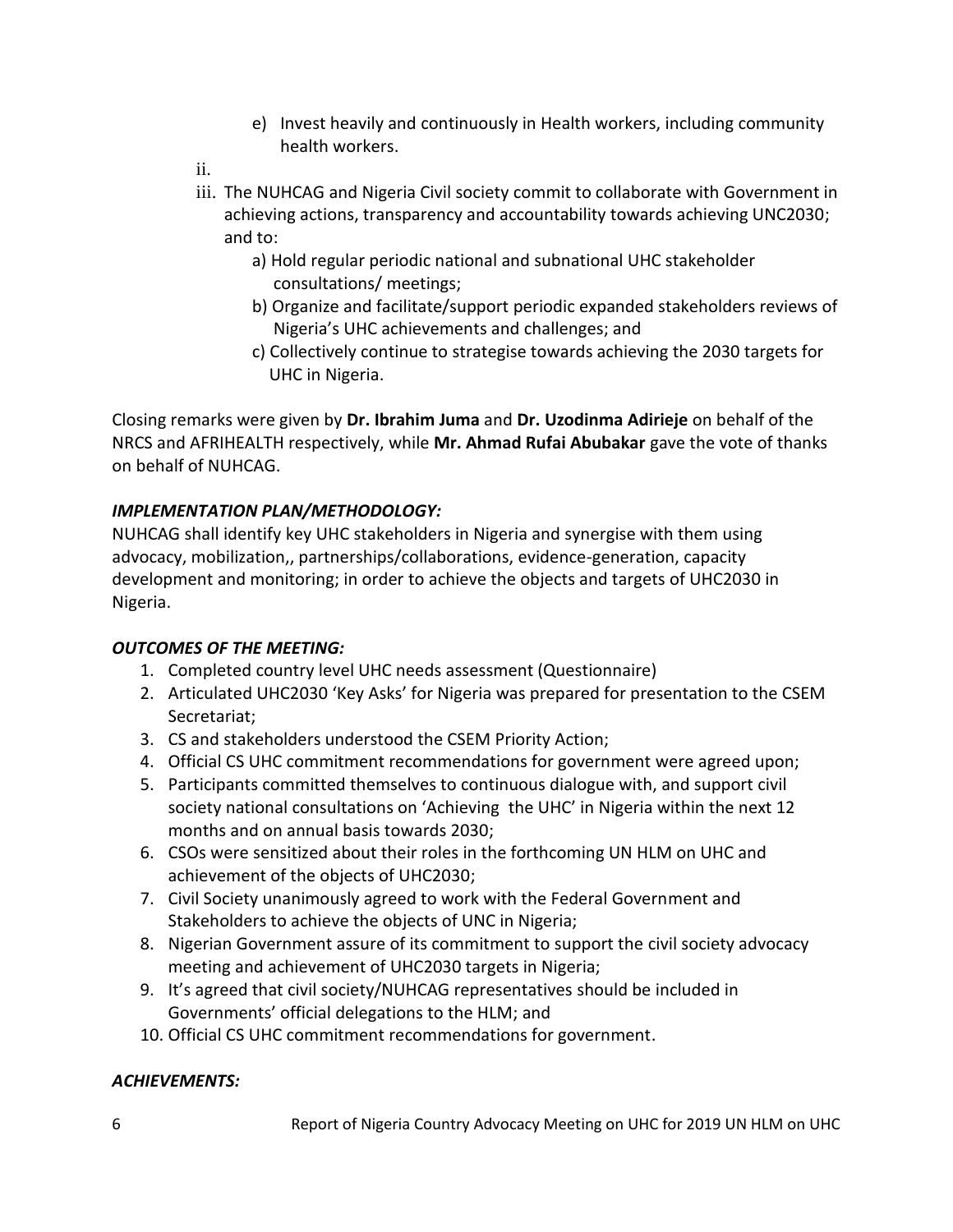- 1. At short notice, 22 leading CSOs and CSO networks/coalitions were mobilized from all regions of the country with the support of the CSEM, UNAIDS, WHO and IFRC to organize the Nigeria civil society advocacz meeting. Nigeria was not included in the initial CSEM plan for this type of advocacy events.
- 2. Nigerian CSOs spoke with one voice in demanding that the Federal Government of Nigeria (FGN) makes realistic commitments at the HLM based on our country needs.
- 3. Country specific challenges, data and information were reviewed and deliberated upon.
- 4. The six global UHC2030 key 'Asks' were adopted.
- 5. Country specific civil society Plan of Action (PoA) was developed and adopted.
- 6. Civil Society committed its members/NUHCAG to support, work with and hold FGN accountable to their commitments after the HLM (e.g. using Voluntary National Reviews (VNRs) as a review of progress towards Nigeria's UHC commitments)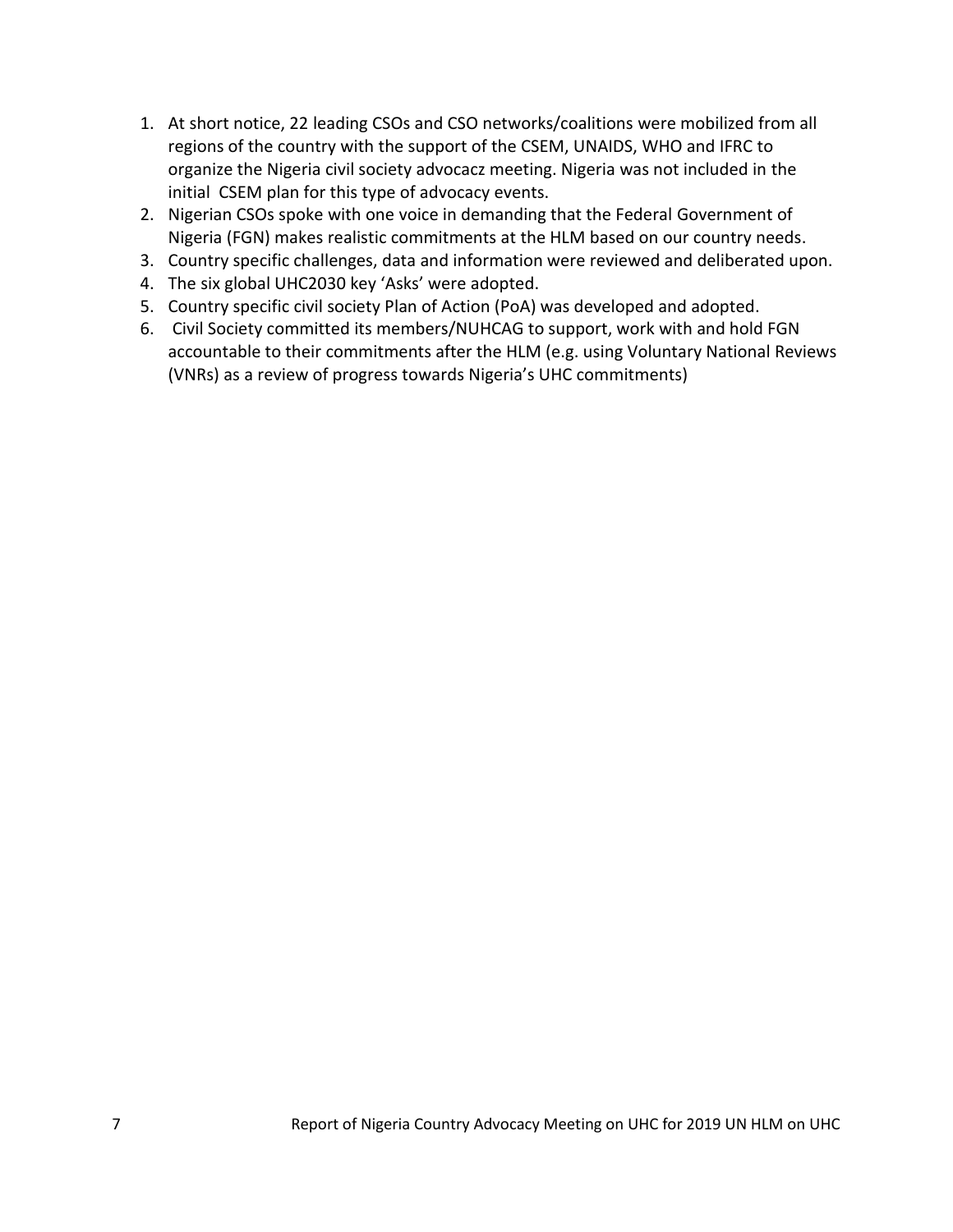|                | <b>Nigeria UHC CAM Meeting 2019</b>                                                                                                                                                                                                                                                                                                                                                                                                                   |                                                                                        |                 |                                                                                                    |  |  |
|----------------|-------------------------------------------------------------------------------------------------------------------------------------------------------------------------------------------------------------------------------------------------------------------------------------------------------------------------------------------------------------------------------------------------------------------------------------------------------|----------------------------------------------------------------------------------------|-----------------|----------------------------------------------------------------------------------------------------|--|--|
| S/No           | <b>Key Action Points</b>                                                                                                                                                                                                                                                                                                                                                                                                                              | Responsible<br>Person(s)/Group/<br>Organisation(s)                                     | <b>Timeline</b> | <b>Comment</b>                                                                                     |  |  |
| $\mathbf{1}$   | Ensure CSO is included in the representation at the<br><b>HLM</b>                                                                                                                                                                                                                                                                                                                                                                                     | Dr. Uzodinma<br>Adirieje/NUHCAG<br>Abuja based<br>members                              | August          |                                                                                                    |  |  |
| $\overline{2}$ | Engage with the FMOH and Foreign affairs to<br>gather information concerning the forth coming<br><b>HLM</b>                                                                                                                                                                                                                                                                                                                                           | UNAIDS, WHO<br><b>NUHCAG Abuja</b><br>based members                                    | August          | UN to raise<br>the topic<br>during the<br>UN briefing<br>to the HLC<br>delegation<br>from Nigeria. |  |  |
| 3              | Identify with other CSOs advocating for UHC for a<br>harmonised and more coordinated advocacy, to<br>speak with one voice                                                                                                                                                                                                                                                                                                                             | Dr. Uzodinma<br>Adirieje/NUHCAG<br>Abuja based<br>members                              | August<br>wk 1  |                                                                                                    |  |  |
| 4              | Present the adopted communique to the identified<br>stakeholders and push for the President to lead<br>Nigeria delegation to HLM, and personally present<br>Nigeria's commitment on UHC (Ministries of<br>Finance, Foreign Affairs, Budget and Planning,<br>Health, Chief of Staff, NHIS, NPHCDA, ALGON,<br>Governor's Forum, National Council on Health,<br>National Council on Planning, Secretaries to the<br><b>Federal and State Government)</b> | Dr. Uzodinma<br>Adirieje/NUHCAG                                                        | August          | <b>NUHCAG to</b><br>ensure state<br>inclusion                                                      |  |  |
| 5              | Request that the 7 commitments of CSOs are<br>inputed into the National commitment on UHC                                                                                                                                                                                                                                                                                                                                                             | Dr. Uzodinma<br>Adirieje/NUHCAG<br>Abuja based<br>members                              | August          | This should<br>also be<br>cascaded to<br>the state<br>level                                        |  |  |
| 6              | Continuously engage with Governments, MDAs,<br>UN, partners, multilateral agencies and<br>stakeholders to organize civil society national<br>consultations on 'Achieving the UHC' in Nigeria<br>within the next 12 months and on annual basis<br>towards 2030                                                                                                                                                                                         | Dr. Uzodinma<br>Adirieje/<br>NUHCAG/ Afrihealth<br>Optonet<br>Association/Red<br>Cross | Ongoing         |                                                                                                    |  |  |

## *PLAN OF ACTIONS (POA)*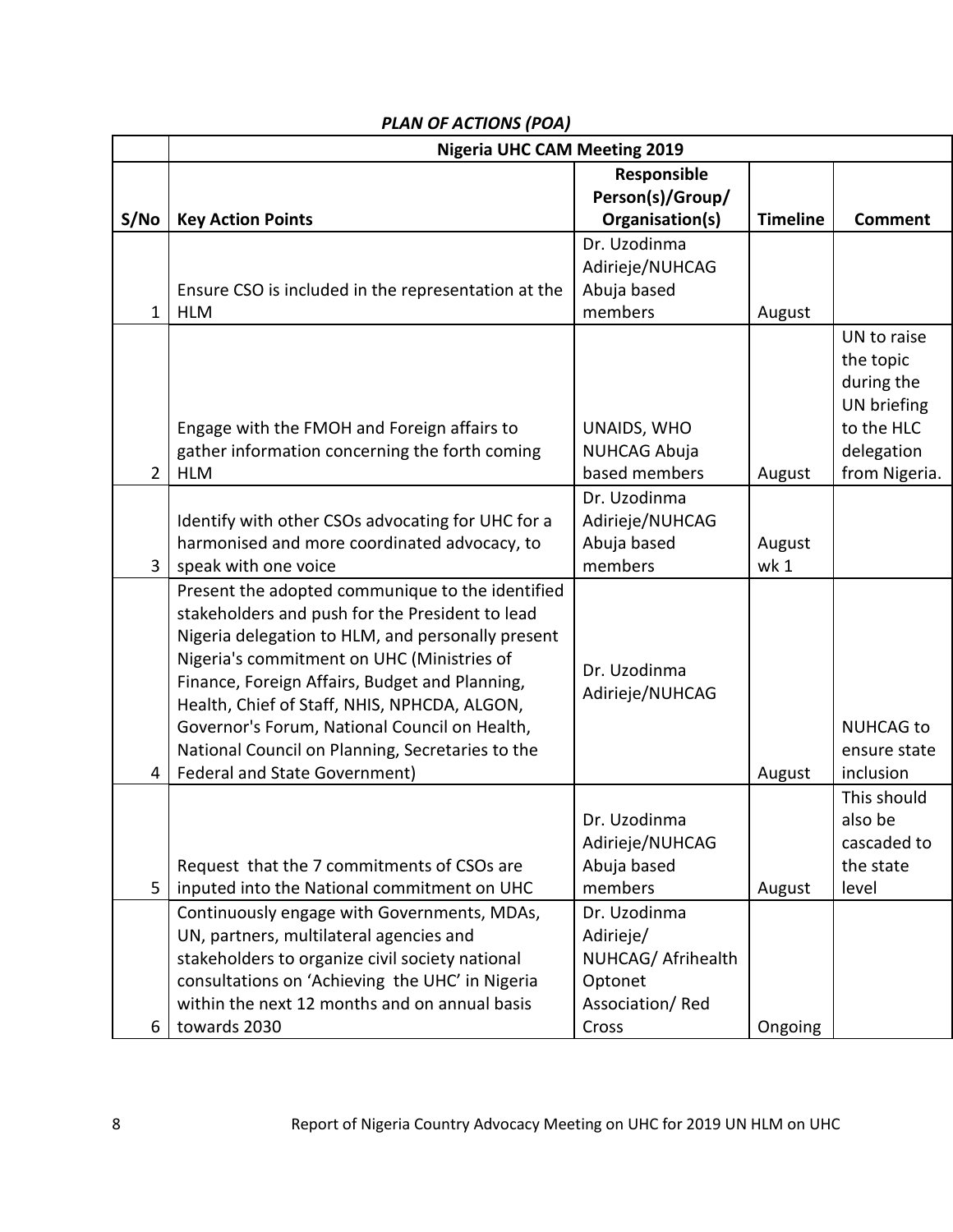#### *CONCLUSIONS:*

A successful civil society advocacy meeting was held at UN house in Abuja on 30 July, 2019. There is a lot of follow up work to be done towards UCH2030 in Nigeria as identified and recommended action.

#### *NEXT STEPS:*

- Activate our post CAM plans.
- Need to quickly commence targeted advocacy towards achieving our aim towards HLM.
- Plan for active regional and state level advocacy.
- Plan for a National UHC consultation.

#### *ACKNOWLEDGEMENTS*

The NUHCAG is grateful to the Ministry of Budget and National Planning/Federal Government of Nigeria; CSEM, IFRC, UNAIDS, WHO, Sokoto State Malaria Elimination Agency/Sokoto State Government, AFRIHEALTH, NRCS, the Media, CAM delegates and all members of the NUHCAG coalition for the support, commitment and contributions.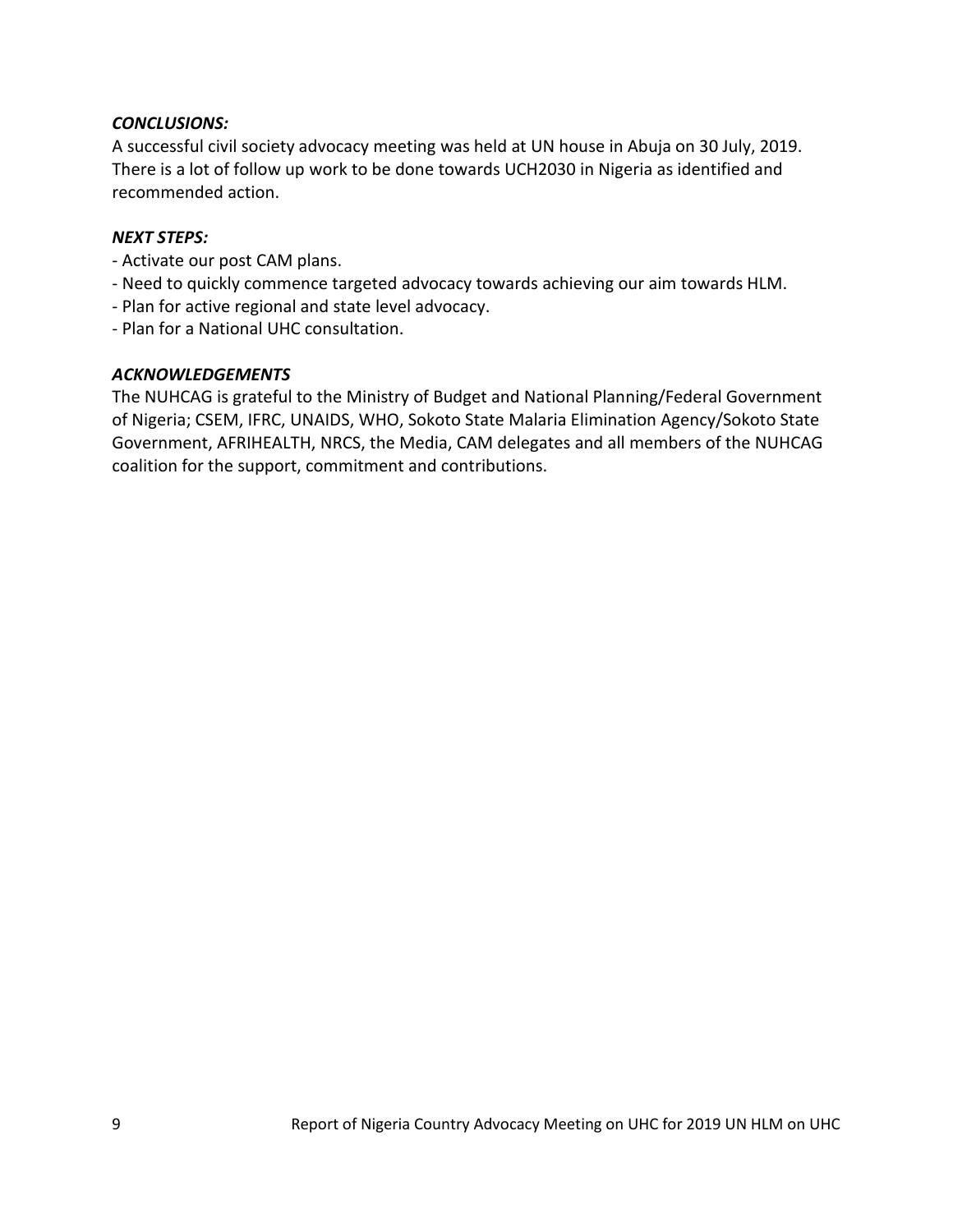## PARTICIPANTS

| <b>NO</b> | <b>NAMES</b>              | <b>ORGANIZATION</b>                                                             | <b>PHONE</b><br><b>NUMBER</b> | <b>EMAIL ADDRESS</b>                           |
|-----------|---------------------------|---------------------------------------------------------------------------------|-------------------------------|------------------------------------------------|
| 1.        | Odedele Eunice Yinka      | Gender Equality & the<br>Girl child Development<br>Foundation (GEGCDF)          | 08034716144                   | gegcdf@yahoo.com                               |
| 2.        | Rafat Abiodun<br>Momoh    | Niger Delta Women in<br>Akoko-Ondo (NDWIA)                                      | 08033735380                   | rafatmomoh1960@gmail.co<br>m                   |
| 3.        | Kabiru Garba              | Community<br>Enlightenment and<br>Development Initiative                        | 08162874964                   | cedizamfara@gmail.com<br>cedizamfara@yahoo.com |
| 4.        | Hauwa Abbas               | Silver Lining for the<br>Needy Initiative                                       | 08052026123                   | hauwaabbas1@gmail.com                          |
| 5.        | Lizzy Nneka Igbine        | NIWAAFA (Nigeria<br><b>Women AA Farmers)</b>                                    | 08034106448                   | lizzyigbine.niwaafa@gmail.c<br>om              |
| 6.        | Loretta Ahuokpeme         | Our Lady of Perpetual<br>Help Initiative                                        | 07030879963                   | operpetualhelp@yahoo.com                       |
| 7.        | Prince Israel Orekha      | Connected Advocacy                                                              | 08064871447                   | cacydforsdg@gmail.com                          |
| 8.        | <b>Clifford Emmanuel</b>  | <b>NEPWAHN</b>                                                                  | 08035480141                   | emmacliff2k@yahoo.com                          |
| 9.        | Nnenna Didigu             | Developing<br>Communities for<br>Sustainability<br><b>Organization (DeComS)</b> | 08033513390                   | nnenna@decoms.org                              |
| 10.       | Akaninyene Obot           | Ukana West 2<br><b>Community Based</b><br>Health Insurance (CBHI),<br>Akwa Ibom | 08063662407                   | uteeakan@gmail.com                             |
| 11.       | Helen Aphan               | <b>ASWHAN</b>                                                                   | 08069814673                   | reeno804@yahoo.com                             |
| 12.       | Aaron Sunday              | African Network of<br>Adolescents & Young<br>Persons Development<br>(ANAYD)     | 08164317505                   | aaronsunday225@yahoo.co<br>m                   |
| 13        | Nwakpa O Nwakpa           | <b>Nigerian Red Cross</b><br>Society                                            | 08034736200                   | nwakpaon@redcross.org                          |
| 14.       | Nwakamma Ikenna           | <b>CSO Coalition on HIV</b>                                                     | 08066199289                   | ike.nwakamma@gmail.com                         |
| 15.       | Mfonobong Ekpo            | Livewell Initiative                                                             | 07035408708                   | mfonobongekpoh@yahoo.c<br>om                   |
| 16.       | Dr. Timothy<br>Akinmurele | <b>Equitable Health Access</b><br>Initiative                                    | 08034059870                   | takinmurele@ehainigeria.or<br>g                |
| 17.       | Dr. Olawumi Adekola       | <b>IHMS</b>                                                                     | 08023028710                   | wumimckola@yahoo.com                           |
| 18.       | Okechukwu Raymond         | Global Advocate for<br>Quality / Safety in                                      | 08036684935                   | raychuma@gmail.com                             |

10 Report of Nigeria Country Advocacy Meeting on UHC for 2019 UN HLM on